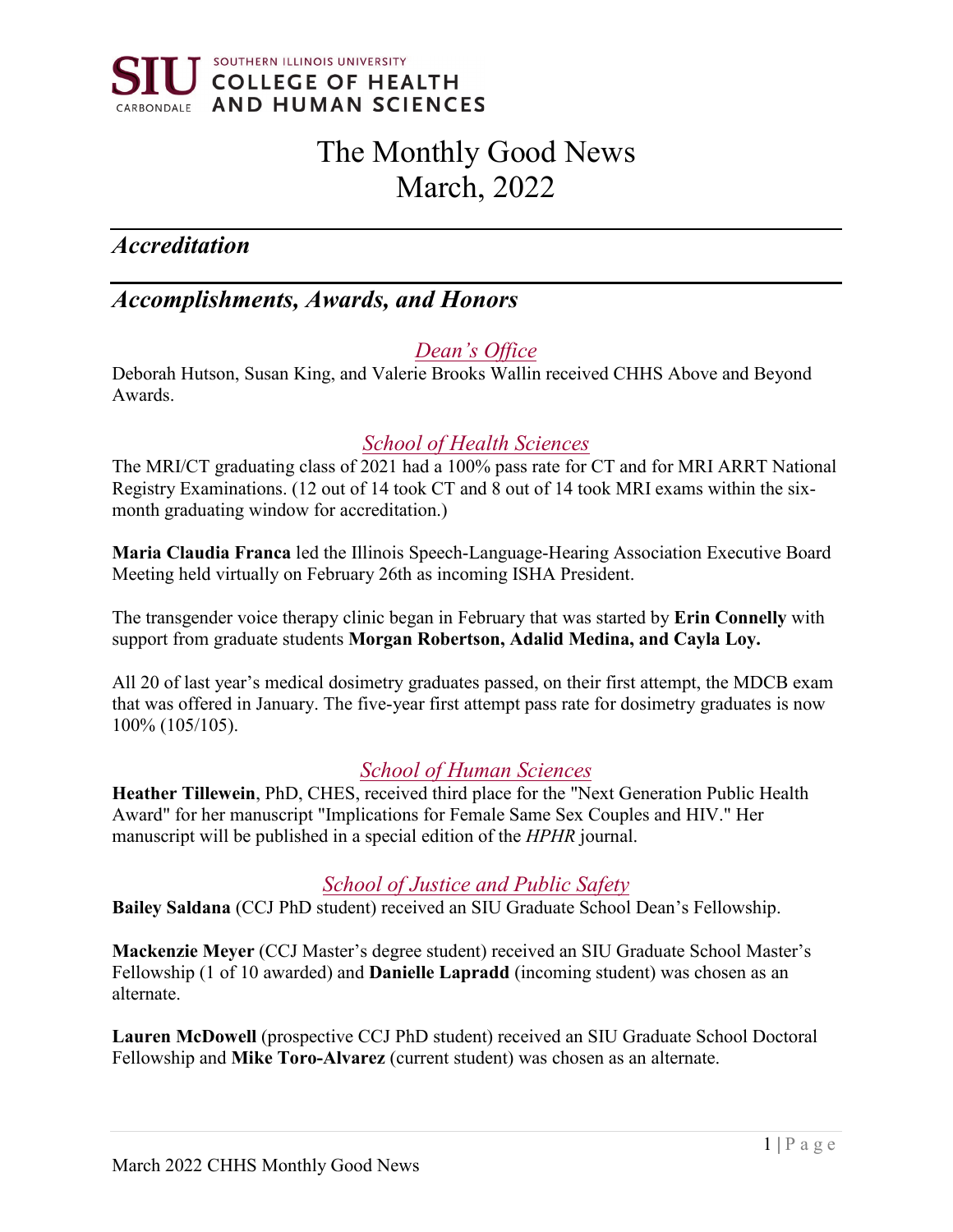

### *School of Psychological and Behavioral Sciences*

Hormones and Behavior chose a figure for the front cover of the February issue from: Pham, H.T., DiLalla, L.F., Corley, R.P., Dorn, L.D., & Berenbaum, S.A. (2022). Family environmental antecedents of pubertal timing in girls and boys: A review and open questions. Hormones and Behavior, 138. https://doi.org/10.1016/j.yhbeh.2021.105101

**Ali Shahidy** (Brain & Cognitive Sciences) and **Nicole Greenwood** (Child Clinical Psychology) were selected as an alternate for the Master's Fellowship.

**Maris Adams** (Adult Clinical Psychology) was awarded a Master's Fellowship.

**Sophie Shonka** (Brain & Cognitive Sciences) and **Adam Green** (Applied Psychology) were awarded a Doctoral fellowship.

The following Clinical PhD students matched for an internship with their first choice:

- 1. **Amanda Chamberlain** West Virginia University School of Medicine University Healthcare.
- 2. **Austin Gordon** St. Louis Psychology Internship Consortium
- 3. **Bethany Leraas** University of Wisconsin SMPH Department of Psychiatry
- 4. **Bryant Stone** Charleston Consortium Internship
- 5. **Emily Bartholomay** West Virginia University School of Medicine
- 6. **Jennifer Schlak** University of Minnesota Medical School
- 7. **Megan Littles** St. Louis Psychology Internship Consortium
- 8. **Zsofia Imre** Missouri Health Sciences Psychology Consortium

The following Counseling PhD students matched for an internship with their first choice:

- 1. **Chloe Goldbach** University of Maryland Counseling Center
- 2. **Ian Mosier** University of The Pacific
- 3. **Jaidelynn Rogers** University of Utah Counseling Center

### *Books/Book Chapters*

### *School of Human Sciences*

- **Reese, D**., & Bolton, A. (in press). Hospice: The origins of interprofessional palliative care. In Donesky, D., Milic, M., Saks, N., Wallace, C., & Head, B. (Eds.). *Textbook on interprofessional palliative care. New York: Oxford University Press.* (Invited publication).
- **Reese, D**., Nelson-Becker, H., & Callahan, A.M. (in press). Spirituality and social work practice in palliative care. In *Terry Altilio, Shirley Otis-Green, and John Cagle (Eds.). Oxford textbook of palliative social work.* (2nd ed.). *New York: Oxford University Press.* (Invited publication).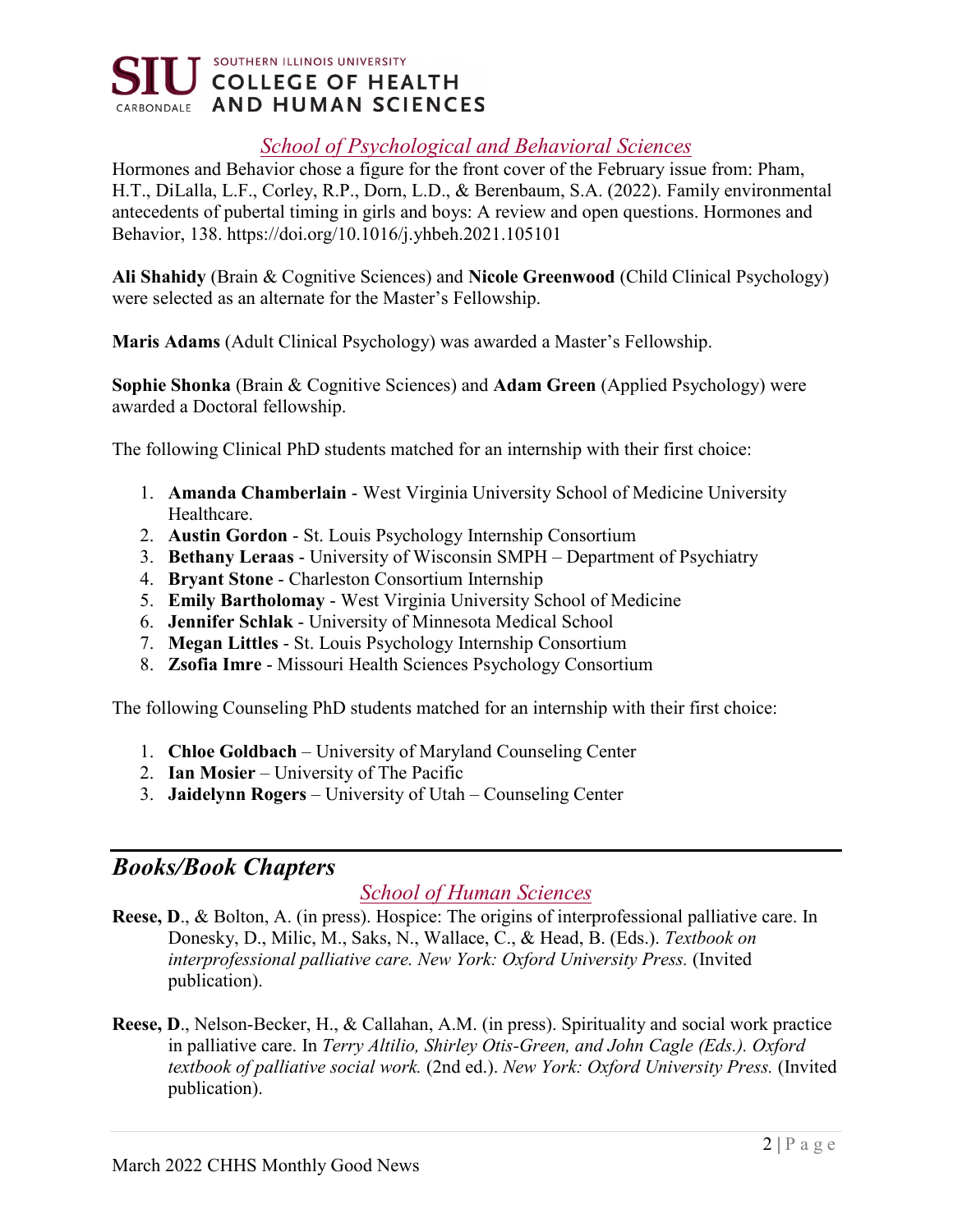

# *Events*

### *School of Justice and Public Safety*

The Criminology and Criminal Justice program held its annual Graduate Program Preview Day (the first in-person event since 2020) on Friday, February 25. The program provides financial support for prospective students to visit SIU, meet with faculty, learn about program opportunities, and begin to form bonds with one another prior to attending SIU. Others participated by video conferencing.

# *Grants (submitted and funded)*

### *Patents*

# *Presentations (presented)*

# *School of Health Sciences*

- **Grover, C., & Franca, M. C.** Vocal hygiene methods in professional voice users: Current use and historical perspectives. 2022 Illinois Speech-Language-Hearing Association Convention (ISHA). Chicago, IL.
- **Lafo, G. & Boyer, V.** Parents' Experiences Navigating the Diagnostic Process for Children with Autism Spectrum Disorder. 2022 Illinois Speech-Language-Hearing Association Convention (ISHA). Chicago, IL

### *School of Justice and Public Safety*

**Laycoax, Lindsay and Renz, Peter** were requested to speak to the 101 graduating Firefighter/Emergency Medical Technicians at Chicago Fire Academy South on February 25 and later that afternoon addressed 22 career fire department personnel at the headquarters of Engine 42, Truck 3, Squad 1, and Ambulance 42. Topics discussed included the importance of education and obtaining a higher education degree in the field of public safety.

### *School of Psychological and Behavioral Sciences*

**DiLalla, L.F.** (2022). Behavior genetics introduction and some data. Invited paper presentation to the University of North Texas Psychology research group, February, virtual presentation.

# *Press Releases*

### *School of Human Sciences*

**Julie Partridge** was named to the Board of Directors for the National Blood Clot Alliance (NBCA). Link to press release: [https://bit.ly/JPboard](https://nam11.safelinks.protection.outlook.com/?url=https%3A%2F%2Fbit.ly%2FJPboard%3Ffbclid%3DIwAR3ePJ1lWe2HIxke-itednRUqPTV7v1b081rCbt86i6L67byRTHFMUzEdtU&data=04%7C01%7Colivia.hood%40siu.edu%7C36fb5c478e5d4f84ccc308d9fd45b8a2%7Cd57a98e7744d43f9bc9108de1ff3710d%7C0%7C0%7C637819298165619645%7CUnknown%7CTWFpbGZsb3d8eyJWIjoiMC4wLjAwMDAiLCJQIjoiV2luMzIiLCJBTiI6Ik1haWwiLCJXVCI6Mn0%3D%7C3000&sdata=7JnCI9RgbOxBbZtLlaoESBEvouGe53PYs8DgnpNjJoU%3D&reserved=0)